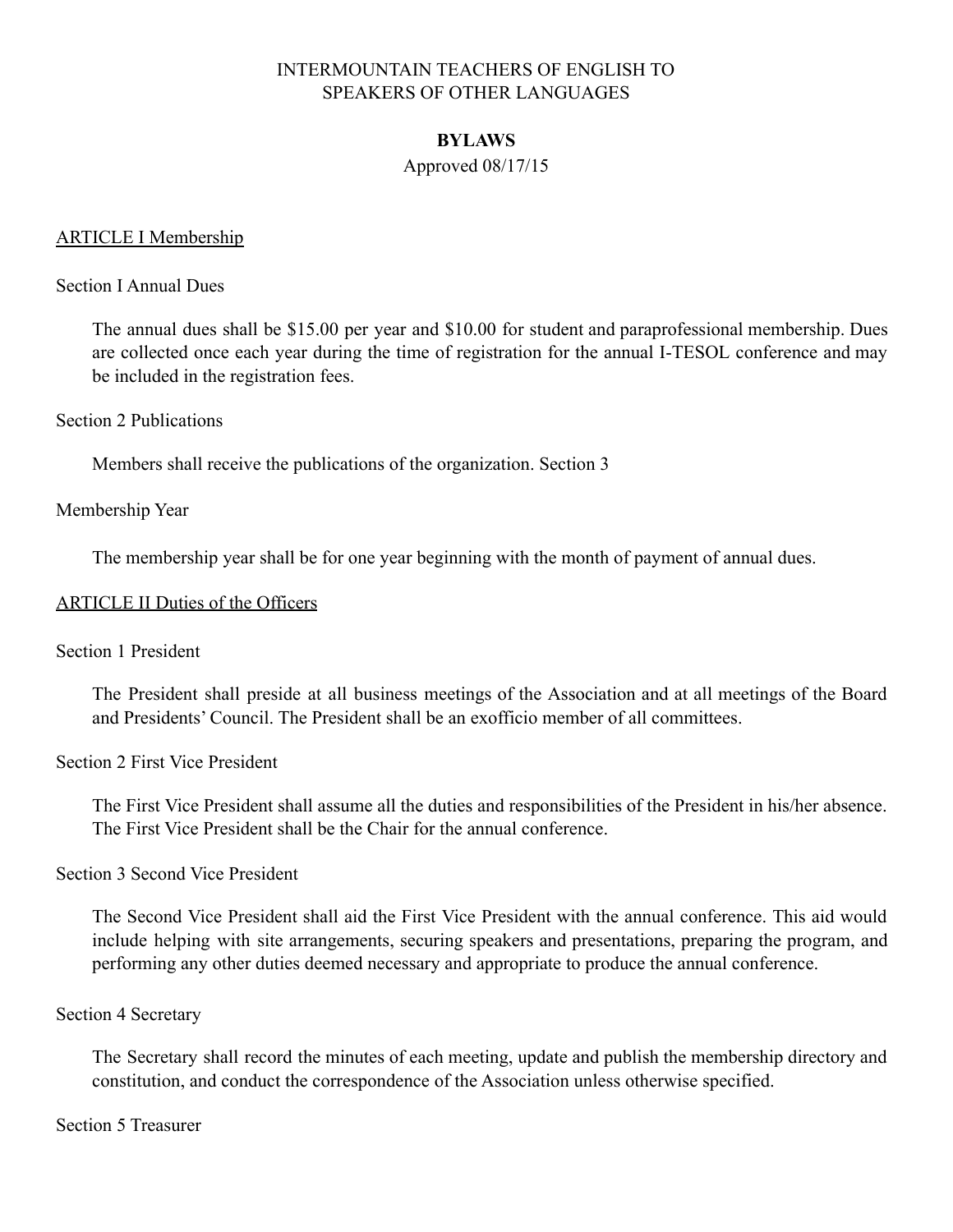#### **BYLAWS**

### Approved 08/17/15

The Treasurer shall collect and dispense the funds of the Association and shall keep all financial records.

Section 6 Interest Sections

The Chair of each Interest Section shall be a member of the Board. The Chairs shall be responsible for promoting the affairs of their particular Interest Section and representing their interest on the Board.

Section 7 Members-at-Large

Members-at-Large on the Board shall be responsible for promoting membership and acting as a resource person for the Association. One member-at-large may be elected for each distinct geographic region within the organization. Typically, this would be one member for each state (i.e., Utah, Idaho, etc.)

#### ARTICLE III Elections

#### Section 1 Elections

Elections shall be held each year within thirty days following the annual fall business meeting. The winners of the positions shall be determined by a majority of the votes collected by the deadline.

#### Section 2 Term of Office

The election of a Second Vice President and Member-at-Large is annual. The term of office for the Second Vice President shall be one year, at which point the Second Vice President then continues as the First Vice President, etc. The term of office for the Member-at-Large shall also be one year. The election of the Secretary and Treasurer shall be held every three years, but not in the same years. The term of office of the Secretary and Treasurer shall be three years each. All elected officers' terms of office shall begin following the business meeting at the annual conference held each Fall.

#### Section 3 Nominations

The Nominations Committee shall search for nominations for open Board positions. They will present the slate of nominations to the President at the annual fall business meeting. Upon approval, they will also collect relevant biographical information from all nominees to send out with ballots.

#### Section 4 Filling of Vacancies

In the case of death or disability of the President, the Board shall appoint an acting President for the remainder of the elected President's term. In the case of the resignation of the President, the resigning President, with the approval of the Board, shall appoint an acting President for the remainder of the elected President's term. Vacancies among the other members of the Board shall be filled by a majority vote of the Board.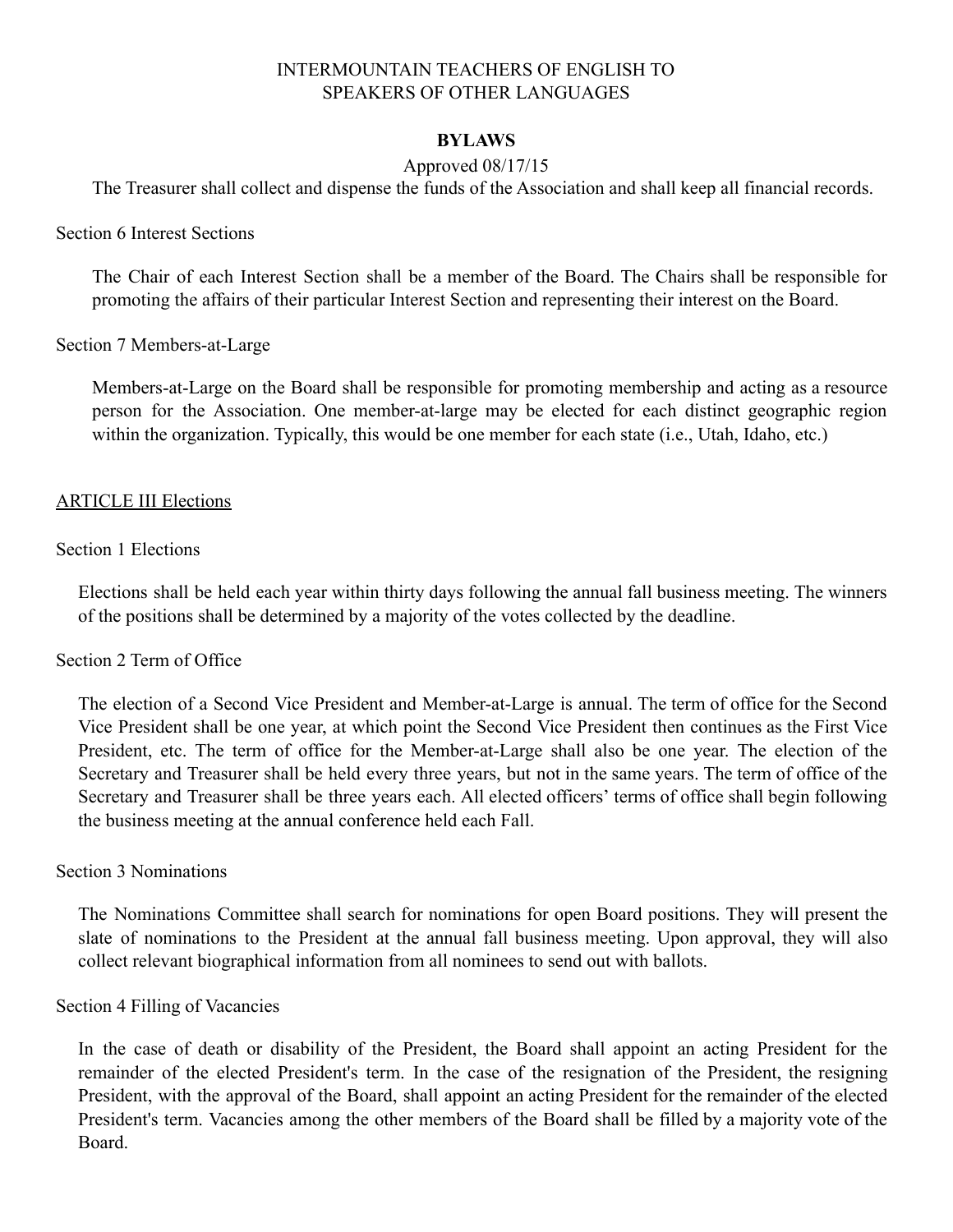#### **BYLAWS**

#### Approved 08/17/15

### ARTICLE IV Amendments

Amendments to the ByLaws may be made by a two-thirds majority of the voting members of the Board. Such changes shall be reported to the membership.

### ARTICLE V Robert's Rules of Order, Revised

Roberts Rules of Order, Revised shall govern the meetings of the Intermountain Teachers of English to Speakers of Other Languages (I-TESOL) in all cases to which they are applicable.

### ARTICLE VI Interest Sections

### Section 1 Membership

Members of I-TESOL at the time of joining or of renewing membership, shall indicate their primary Interest Section, from among the following: Applied Linguistics/Higher Education, Adult Education, and K12/Bilingual Education.

#### Section 2 Meetings

Each Interest Section listed above shall conduct a business meeting during the annual fall conference of the Association. One item of business at the meeting shall be the election of a Vice-Chair. Each Interest Section shall also host one Interest Section workshop or mini- conference apart from the annual fall conference (most likely in the spring of the year— but not during the three weeks prior to or following the TESOL conference).

#### Section 3 Officers

The officers of each Interest Section shall be the Chair and the Vice-Chair, who shall be the Chair-elect. The Vice-Chair shall be elected by each Interest Section during its annual fall business meeting. Each position shall be for one year. At the end of the one-year term, the Vice-Chair then continues as the Chair for a one-year term.

#### Article VII Financial Assets

# Section 1 Authority to Control and Manage Financial Assets

The Treasurer, Secretary, President, and Manager all have authority to manage and control the financial assets of the organization.

# Section 2 Transfer of Authority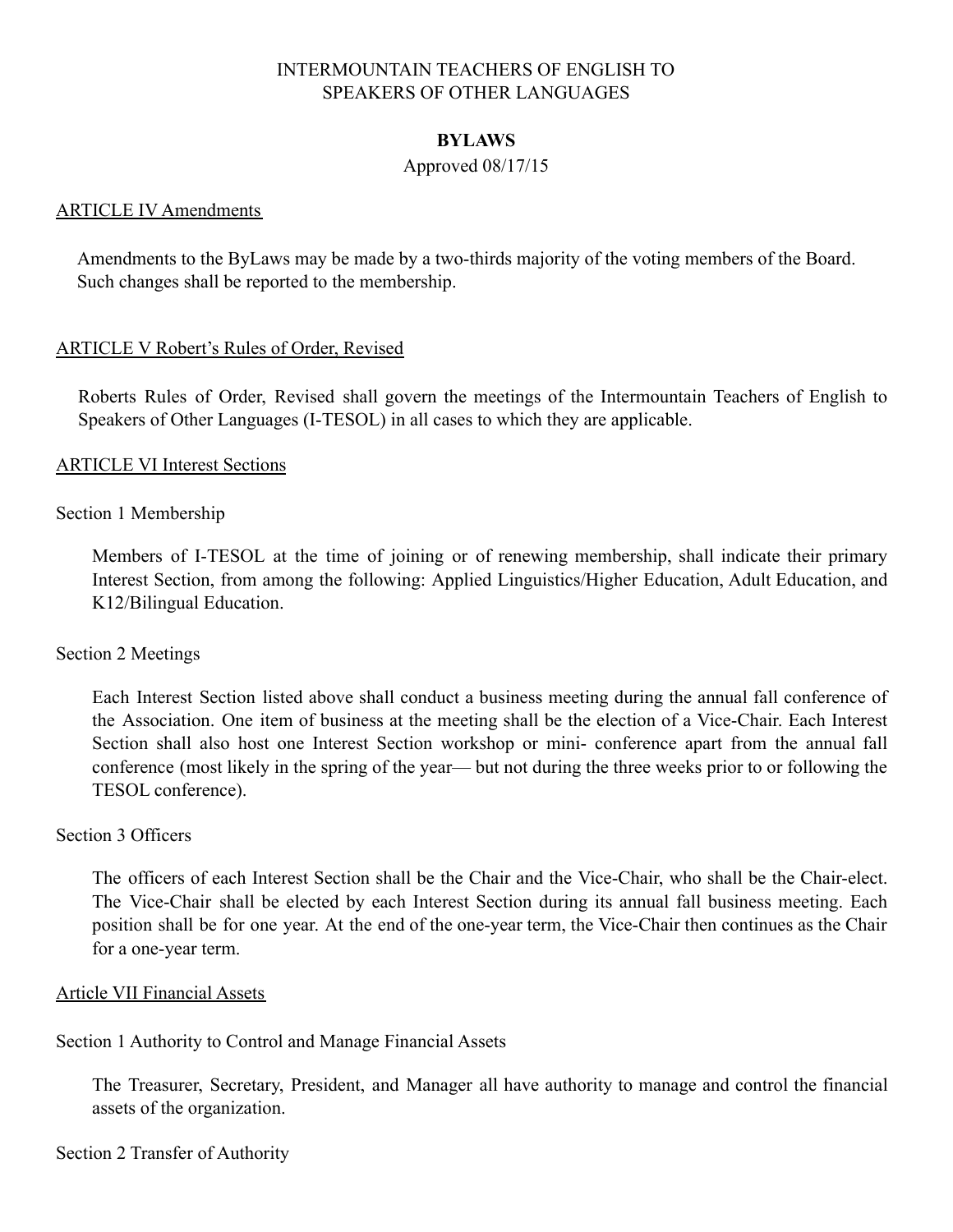#### **BYLAWS**

### Approved 08/17/15

Upon resignation or end of term of the Treasurer, Secretary, or President, the authority to manage and control the financial assets of the organization are transferred to the elected or appointed Treasurer, Secretary, or President, respectively, as recorded in the minutes from a board meeting or the annual business meeting.

#### Article VIII I-TESOL Manager

Section 1 Appointment of Manager

The Presidents' Council may appoint an individual to serve as Manager for I-TESOL.

Section 2 Duration of Appointment

The Manager serves without a specified time for the appointment. Appointment can be terminated by either the Presidents' Council or the Manager at any time. No reason for termination is required by either party.

Section 3 Duties and Responsibilities

The Manager fulfils a variety of responsibilities under the direction of the Board. These duties may include, but are not limited to, the following.

-Member recruitment -Member communication (phone, email, web, etc.) -Website management -Annual Conference preparation (nametags, posters, programs, promotional materials, etc.) -Financial administration -Officer training and assistance -Reminder emails to officers regarding responsibilities

#### Section 4 Voting

The Manager does not vote on issues at the board level unless otherwise elected to concurrently hold an elected position on the board (i.e., Secretary or Treasurer). The Manager cannot vote as a member of the institution unless the Manager is a member.

Section 5 Payment for services rendered

The Manager may receive pay for services rendered, not to exceed the maximum amount allowable under tax laws, which require the organization to submit additional tax documents.